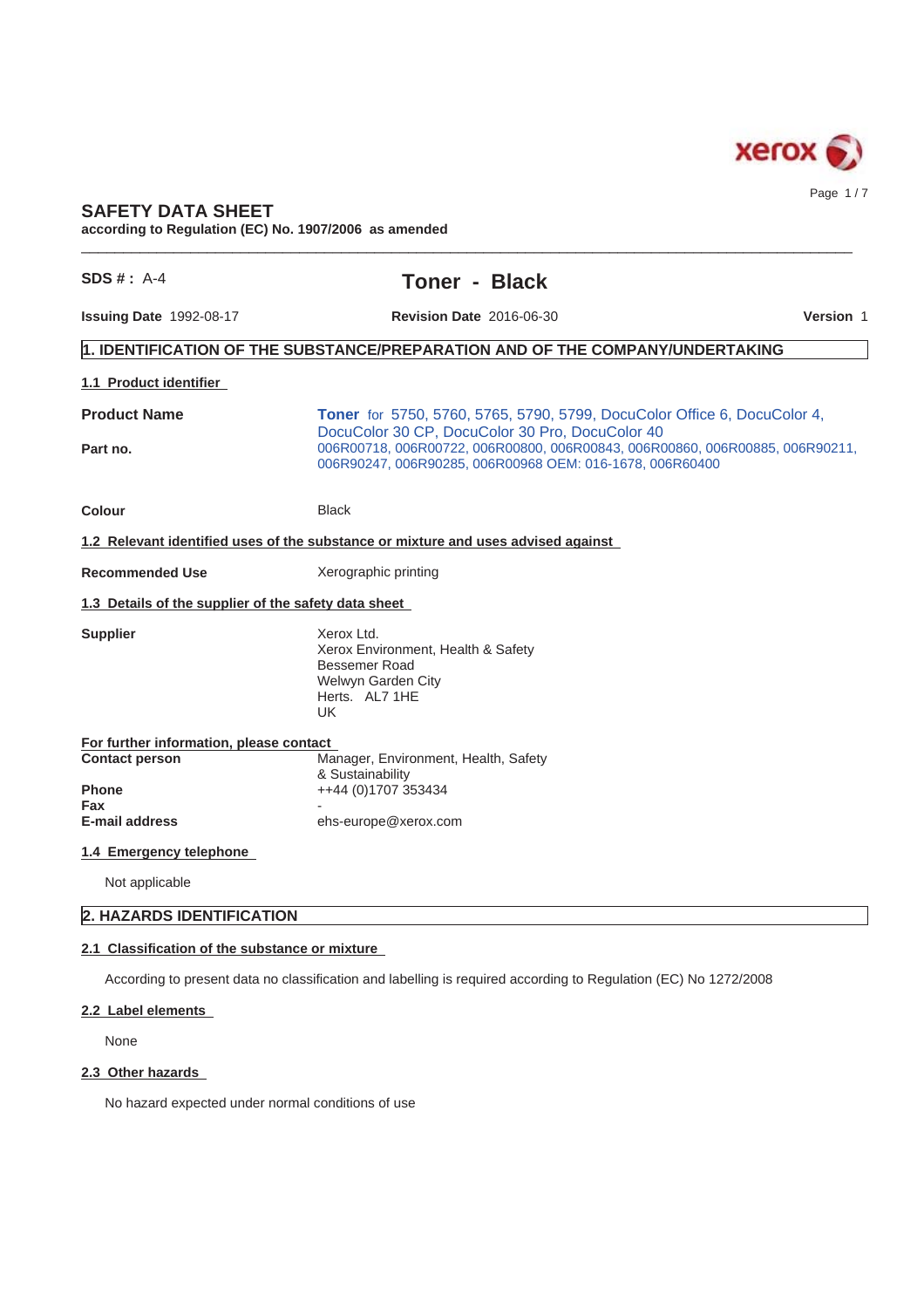

Page 2 / 7

## **SDS # :** A-4 **Toner - Black**

 $\_$  ,  $\_$  ,  $\_$  ,  $\_$  ,  $\_$  ,  $\_$  ,  $\_$  ,  $\_$  ,  $\_$  ,  $\_$  ,  $\_$  ,  $\_$  ,  $\_$  ,  $\_$  ,  $\_$  ,  $\_$  ,  $\_$  ,  $\_$  ,  $\_$  ,  $\_$  ,  $\_$  ,  $\_$  ,  $\_$  ,  $\_$  ,  $\_$  ,  $\_$  ,  $\_$  ,  $\_$  ,  $\_$  ,  $\_$  ,  $\_$  ,  $\_$  ,  $\_$  ,  $\_$  ,  $\_$  ,  $\_$  ,  $\_$  ,

**Issuing Date** 1992-08-17 **Revision Date** 2016-06-30 **Version** 1

 $\_$  ,  $\_$  ,  $\_$  ,  $\_$  ,  $\_$  ,  $\_$  ,  $\_$  ,  $\_$  ,  $\_$  ,  $\_$  ,  $\_$  ,  $\_$  ,  $\_$  ,  $\_$  ,  $\_$  ,  $\_$  ,  $\_$  ,  $\_$  ,  $\_$  ,  $\_$  ,  $\_$  ,  $\_$  ,  $\_$  ,  $\_$  ,  $\_$  ,  $\_$  ,  $\_$  ,  $\_$  ,  $\_$  ,  $\_$  ,  $\_$  ,  $\_$  ,  $\_$  ,  $\_$  ,  $\_$  ,  $\_$  ,  $\_$  ,

#### **3. COMPOSITION/INFORMATION ON INGREDIENTS**

#### **3.1 Mixtures**

| <b>Chemical Name</b> | Weight % | CAS No.     | <b>EC-No</b> | 1272/2008) | <b>Classification (Reg.   REACH Registration)</b><br><b>Number</b> |
|----------------------|----------|-------------|--------------|------------|--------------------------------------------------------------------|
| Polvester            | >90      | 128781-91-9 | Not listed   | None       |                                                                    |
| Carbon black         | $2 - 5$  | 1333-86-4   | 215-609-9    | None       | 101-2119384822-32-00<br>65                                         |
| Titanium dioxide     |          | 13463-67-7  | 236-675-5    | None       |                                                                    |

**Note**

Components marked as "Not Listed" are exempt from registration.

#### **4. FIRST AID MEASURES**

#### **4.1 Description of first aid measures**

| <b>General advice</b>                                 | For external use only. When symptoms persist or in all cases of doubt seek medical advice.<br>Show this safety data sheet to the doctor in attendance. |
|-------------------------------------------------------|--------------------------------------------------------------------------------------------------------------------------------------------------------|
| Eye contact                                           | Immediately flush with plenty of water. After initial flushing, remove any contact lenses and<br>continue flushing for at least 15 minutes             |
| <b>Skin contact</b><br><b>Inhalation</b><br>Ingestion | Wash skin with soap and water<br>Move to fresh air<br>Rinse mouth with water and afterwards drink plenty of water or milk                              |

#### **4.2 Most important symptoms and effects, both acute and delayed**

| <b>Acute Toxicity</b>  |                                                                                  |
|------------------------|----------------------------------------------------------------------------------|
| Eyes                   | No known effect                                                                  |
| <b>Skin</b>            | No known effect                                                                  |
| <b>Inhalation</b>      | No known effect                                                                  |
| Ingestion              | No known effect                                                                  |
| <b>Chronic effects</b> |                                                                                  |
| <b>Main symptoms</b>   | Overexposure may cause:<br>mild respiratory irritation similar to nuisance dust. |

#### **4.3 Indication of immediate medical attention and special treatment needed**

| <b>Protection of first-aiders</b> | No special protective equipment required |
|-----------------------------------|------------------------------------------|
| Notes to physician                | Treat symptomatically                    |

### **5. FIRE-FIGHTING MEASURES**

#### **5.1 Extinguishing media**

**Suitable extinguishing media** Use water spray or fog; do not use straight streams, Foam

**Unsuitable extinguishing media** Do not use a solid water stream as it may scatter and spread fire

#### **5.2 Special hazards arising from the substance or mixture**

Fine dust dispersed in air, in sufficient concentrations, and in the presence of an ignition source is a potential dust explosion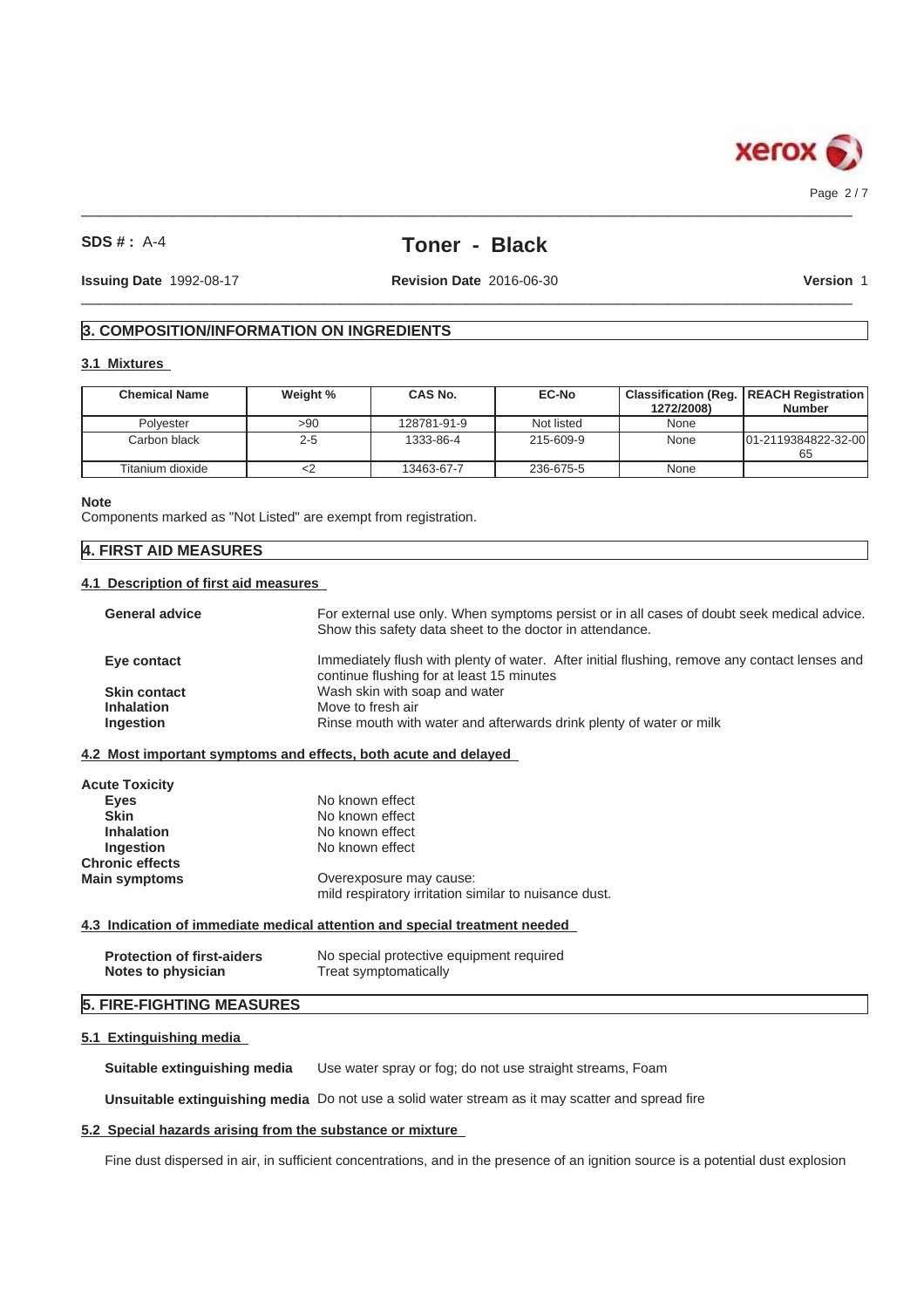

Page 3/7

## **SDS # :** A-4 **Toner - Black**

 $\_$  ,  $\_$  ,  $\_$  ,  $\_$  ,  $\_$  ,  $\_$  ,  $\_$  ,  $\_$  ,  $\_$  ,  $\_$  ,  $\_$  ,  $\_$  ,  $\_$  ,  $\_$  ,  $\_$  ,  $\_$  ,  $\_$  ,  $\_$  ,  $\_$  ,  $\_$  ,  $\_$  ,  $\_$  ,  $\_$  ,  $\_$  ,  $\_$  ,  $\_$  ,  $\_$  ,  $\_$  ,  $\_$  ,  $\_$  ,  $\_$  ,  $\_$  ,  $\_$  ,  $\_$  ,  $\_$  ,  $\_$  ,  $\_$  ,

**Issuing Date** 1992-08-17 **Revision Date** 2016-06-30 **Version** 1

 $\_$  ,  $\_$  ,  $\_$  ,  $\_$  ,  $\_$  ,  $\_$  ,  $\_$  ,  $\_$  ,  $\_$  ,  $\_$  ,  $\_$  ,  $\_$  ,  $\_$  ,  $\_$  ,  $\_$  ,  $\_$  ,  $\_$  ,  $\_$  ,  $\_$  ,  $\_$  ,  $\_$  ,  $\_$  ,  $\_$  ,  $\_$  ,  $\_$  ,  $\_$  ,  $\_$  ,  $\_$  ,  $\_$  ,  $\_$  ,  $\_$  ,  $\_$  ,  $\_$  ,  $\_$  ,  $\_$  ,  $\_$  ,  $\_$  ,

hazard

#### **5.3 Special protective actions for fire-fighters**

In the event of fire and/or explosion do not breathe fumes. Wear fire/flame resistant/retardant clothing. Use self-contained pressure-demand breathing apparatus if needed to prevent exposure to smoke or airborne toxins. Wear self-contained breathing apparatus and protective suit.

#### **Other information**

**Flammable properties** Not flammable **Flash point** Not applicable **Hazardous combustion products**Hazardous decomposition products due to incomplete combustion, Carbon oxides, Nitrogen oxides (NOx)

#### **6. ACCIDENTAL RELEASE MEASURES**

#### **6.1 Personal precautions, protective equipment and emergency procedures**

Avoid breathing dust

#### **6.2 Environmental precautions**

No special environmental precautions required

#### **6.3 Methods and materials for containment and cleaning up**

Use a vacuum cleaner to remove excess, then wash with COLD water. Hot water fuses the toner making it difficult to remove.

#### **6.4 Reference to other sections**

None

## **7. HANDLING AND STORAGE**

#### **7.1 Precautions for safe handling**

Handle in accordance with good industrial hygiene and safety practice, Avoid dust accumulation in enclosed space, Prevent dust cloud

#### **7.2 Conditions for safe storage, including any incompatibilities**

Keep container tightly closed in a dry and well-ventilated place, Store at room temperature

#### **7.3 Specific end uses**

Xerographic printing

### **8. EXPOSURE CONTROLS/PERSONAL PROTECTION**

#### **8.1 Control parameters**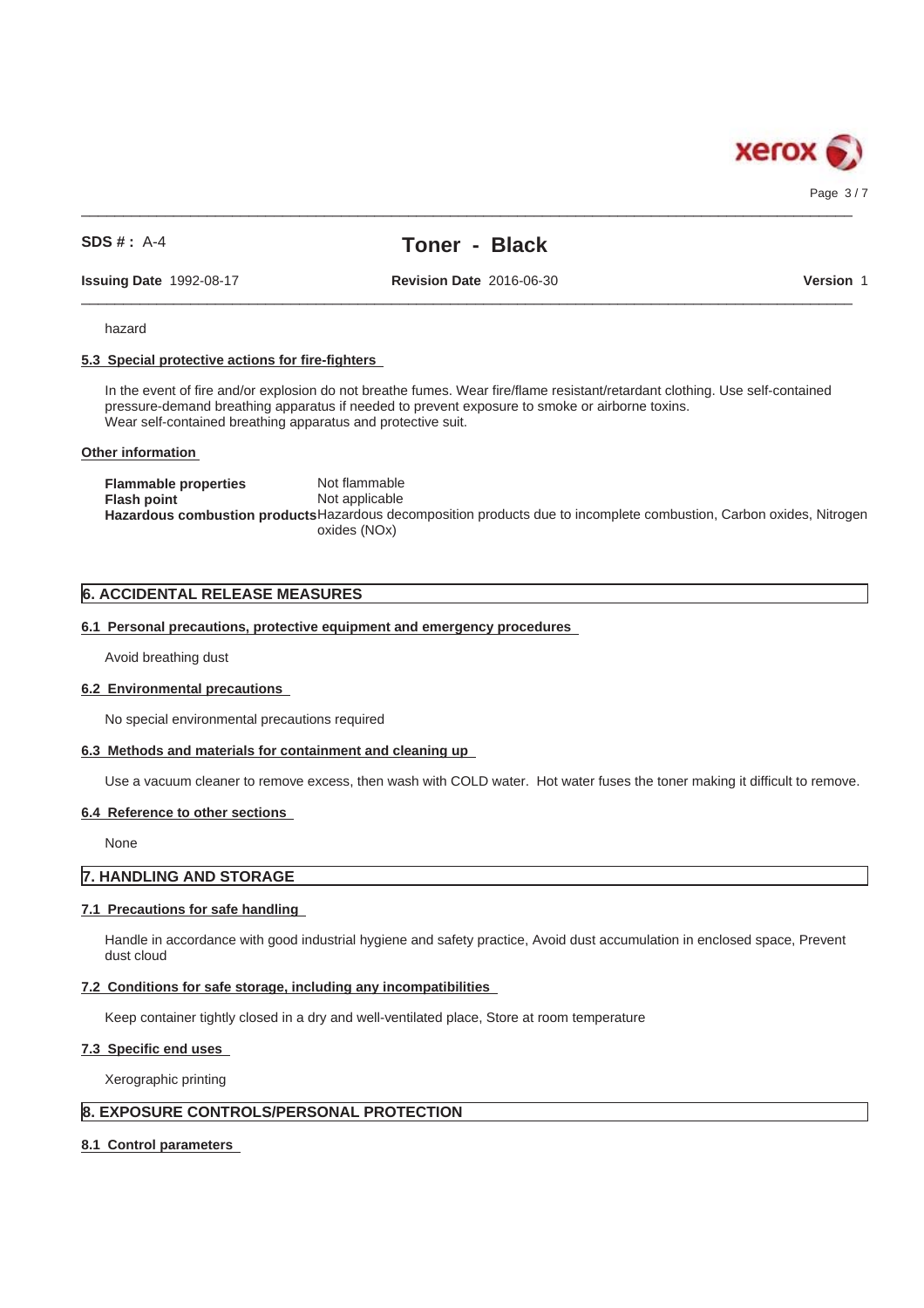

 $\_$  ,  $\_$  ,  $\_$  ,  $\_$  ,  $\_$  ,  $\_$  ,  $\_$  ,  $\_$  ,  $\_$  ,  $\_$  ,  $\_$  ,  $\_$  ,  $\_$  ,  $\_$  ,  $\_$  ,  $\_$  ,  $\_$  ,  $\_$  ,  $\_$  ,  $\_$  ,  $\_$  ,  $\_$  ,  $\_$  ,  $\_$  ,  $\_$  ,  $\_$  ,  $\_$  ,  $\_$  ,  $\_$  ,  $\_$  ,  $\_$  ,  $\_$  ,  $\_$  ,  $\_$  ,  $\_$  ,  $\_$  ,  $\_$  , **SDS # :** A-4 **Toner - Black Issuing Date** 1992-08-17 **Revision Date** 2016-06-30 **Version** 1 **Xerox Exposure Limit** 2.5 mg/m3 (total dust) **Xerox Exposure Limit** 0.4 mg/m<sup>3</sup> (respirable dust) **8.2 Exposure controls Engineering measures** None under normal use conditions **8.3 Individual protection measures, such as personal protective equipment (PPE) Respiratory protection** No special protective equipment required<br> **Eye/face protection** No special protective equipment required **Eye/face protection**<br> **Skin and body protection**<br>
No special protective equipment required<br>
No special protective equipment required

**Hand protection** No special protective equipment required

 $\_$  ,  $\_$  ,  $\_$  ,  $\_$  ,  $\_$  ,  $\_$  ,  $\_$  ,  $\_$  ,  $\_$  ,  $\_$  ,  $\_$  ,  $\_$  ,  $\_$  ,  $\_$  ,  $\_$  ,  $\_$  ,  $\_$  ,  $\_$  ,  $\_$  ,  $\_$  ,  $\_$  ,  $\_$  ,  $\_$  ,  $\_$  ,  $\_$  ,  $\_$  ,  $\_$  ,  $\_$  ,  $\_$  ,  $\_$  ,  $\_$  ,  $\_$  ,  $\_$  ,  $\_$  ,  $\_$  ,  $\_$  ,  $\_$  ,

### **9. PHYSICAL AND CHEMICAL PROPERTIES**

#### **9.1 Information on basic physical and chemical properties**

**Skin and body protection** No special protective equipment required<br>
No special protective equipment required

| <b>Appearance</b><br><b>Odour threshold</b><br>рH<br><b>Flash point</b><br>Softening point                                                                                                                                                                 | Powder<br>Not applicable<br>Not applicable<br>Not applicable<br>49 - 60 °C<br>$-140$ °F                                                                                | Odour<br><b>Physical state</b><br><b>Colour</b><br>Boiling point/boiling range<br>120 Autoignition temperature | Faint<br>Solid<br><b>Black</b><br>Not applicable<br>Not applicable |
|------------------------------------------------------------------------------------------------------------------------------------------------------------------------------------------------------------------------------------------------------------|------------------------------------------------------------------------------------------------------------------------------------------------------------------------|----------------------------------------------------------------------------------------------------------------|--------------------------------------------------------------------|
| <b>Flammability Limits in Air</b>                                                                                                                                                                                                                          | Not applicable                                                                                                                                                         |                                                                                                                |                                                                    |
| Vapour pressure<br>Vapour density<br><b>Water solubility</b><br><b>Viscosity</b><br><b>Partition coefficient</b><br><b>Evaporation rate</b><br>Melting point/range<br><b>Freezing point</b><br><b>Decomposition temperature</b><br><b>Specific gravity</b> | Not applicable<br>Not applicable<br>Negligible<br>Not applicable<br>Not applicable<br>Not applicable<br>Not determined<br>Not applicable<br>Not determined<br>$\sim$ 1 |                                                                                                                |                                                                    |
| 9.2 Other information                                                                                                                                                                                                                                      |                                                                                                                                                                        |                                                                                                                |                                                                    |
| <b>Explosive properties</b>                                                                                                                                                                                                                                | Fine dust dispersed in air, in sufficient concentrations, and in the presence of an ignition<br>source is a potential dust explosion hazard                            |                                                                                                                |                                                                    |

### **10. STABILITY AND REACTIVITY**

#### **10.1 Reactivity**

No dangerous reaction known under conditions of normal use

#### **10.2 Chemical stability**

Stable under normal conditions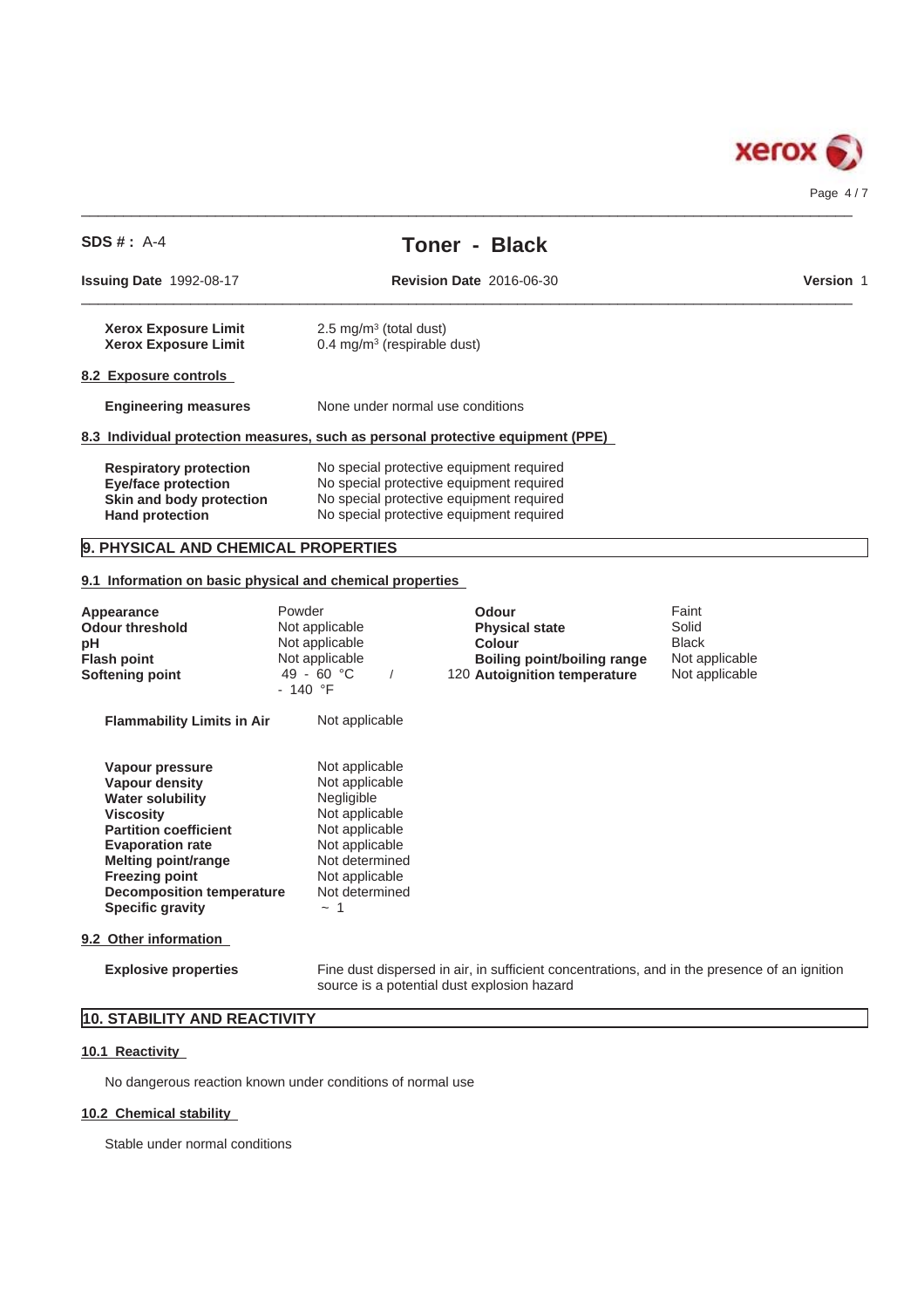

Page 5 / 7

## **SDS # :** A-4 **Toner - Black**

 $\_$  ,  $\_$  ,  $\_$  ,  $\_$  ,  $\_$  ,  $\_$  ,  $\_$  ,  $\_$  ,  $\_$  ,  $\_$  ,  $\_$  ,  $\_$  ,  $\_$  ,  $\_$  ,  $\_$  ,  $\_$  ,  $\_$  ,  $\_$  ,  $\_$  ,  $\_$  ,  $\_$  ,  $\_$  ,  $\_$  ,  $\_$  ,  $\_$  ,  $\_$  ,  $\_$  ,  $\_$  ,  $\_$  ,  $\_$  ,  $\_$  ,  $\_$  ,  $\_$  ,  $\_$  ,  $\_$  ,  $\_$  ,  $\_$  ,

 $\_$  ,  $\_$  ,  $\_$  ,  $\_$  ,  $\_$  ,  $\_$  ,  $\_$  ,  $\_$  ,  $\_$  ,  $\_$  ,  $\_$  ,  $\_$  ,  $\_$  ,  $\_$  ,  $\_$  ,  $\_$  ,  $\_$  ,  $\_$  ,  $\_$  ,  $\_$  ,  $\_$  ,  $\_$  ,  $\_$  ,  $\_$  ,  $\_$  ,  $\_$  ,  $\_$  ,  $\_$  ,  $\_$  ,  $\_$  ,  $\_$  ,  $\_$  ,  $\_$  ,  $\_$  ,  $\_$  ,  $\_$  ,  $\_$  , **Issuing Date** 1992-08-17 **Revision Date** 2016-06-30 **Version** 1

#### **10.3 Possibility of hazardous reactions**

| <b>Hazardous reactions</b>      | None under normal processing            |
|---------------------------------|-----------------------------------------|
| <b>Hazardous polymerisation</b> | Hazardous polymerisation does not occur |

#### **10.4 Conditions to avoid**

Prevent dust cloud, Fine dust dispersed in air, in sufficient concentrations, and in the presence of an ignition source is a potential dust explosion hazard

#### **10.5 Incompatible materials to avoid**

None

#### **10.6 Hazardous decomposition products**

None under normal use

#### **11. TOXICOLOGICAL INFORMATION**

*The toxicity data noted below is based on the test results of similar reprographic materials.*

#### **11.1 Information on toxicological effects**

| <b>Acute Toxicity</b><br><b>Product Information</b> |                                              |
|-----------------------------------------------------|----------------------------------------------|
| <b>Irritation</b>                                   | No skin irritation, No eye irritation        |
| Oral LD50                                           | $> 5$ g/kg (rat)                             |
| Dermal LD50                                         | $> 5$ g/kg (rabbit)                          |
| <b>LC50 Inhalation</b>                              | $> 5$ mg/L (rat, 4 hr)                       |
| <b>Chronic toxicity</b>                             |                                              |
| <b>Product Information</b>                          |                                              |
| <b>Chronic effects</b>                              | No known effects under normal use conditions |
| Carcinogenicity                                     | Not classifiable as a human carcinogen       |
| Other toxic effects                                 |                                              |
| <b>Product Information</b>                          |                                              |
| <b>Sensitisation</b>                                | No sensitisation responses were observed     |
| <b>Mutagenic effects</b>                            | Not mutagenic in AMES Test                   |
| Target organ effects                                | None known                                   |
| Other adverse effects                               | None known                                   |
| <b>Aspiration Hazard</b>                            | Not applicable                               |

## **12. ECOLOGICAL INFORMATION**

#### **12.1 Toxicity**

| <b>Acute Aquatic Toxicity</b>   | On available data, substance is not harmful to aquatic life. |
|---------------------------------|--------------------------------------------------------------|
| <b>Chronic Aquatic Toxicity</b> | On available data, substance is not harmful to aquatic life. |

#### **12.2 Persistence and degradability**

Not readily biodegradable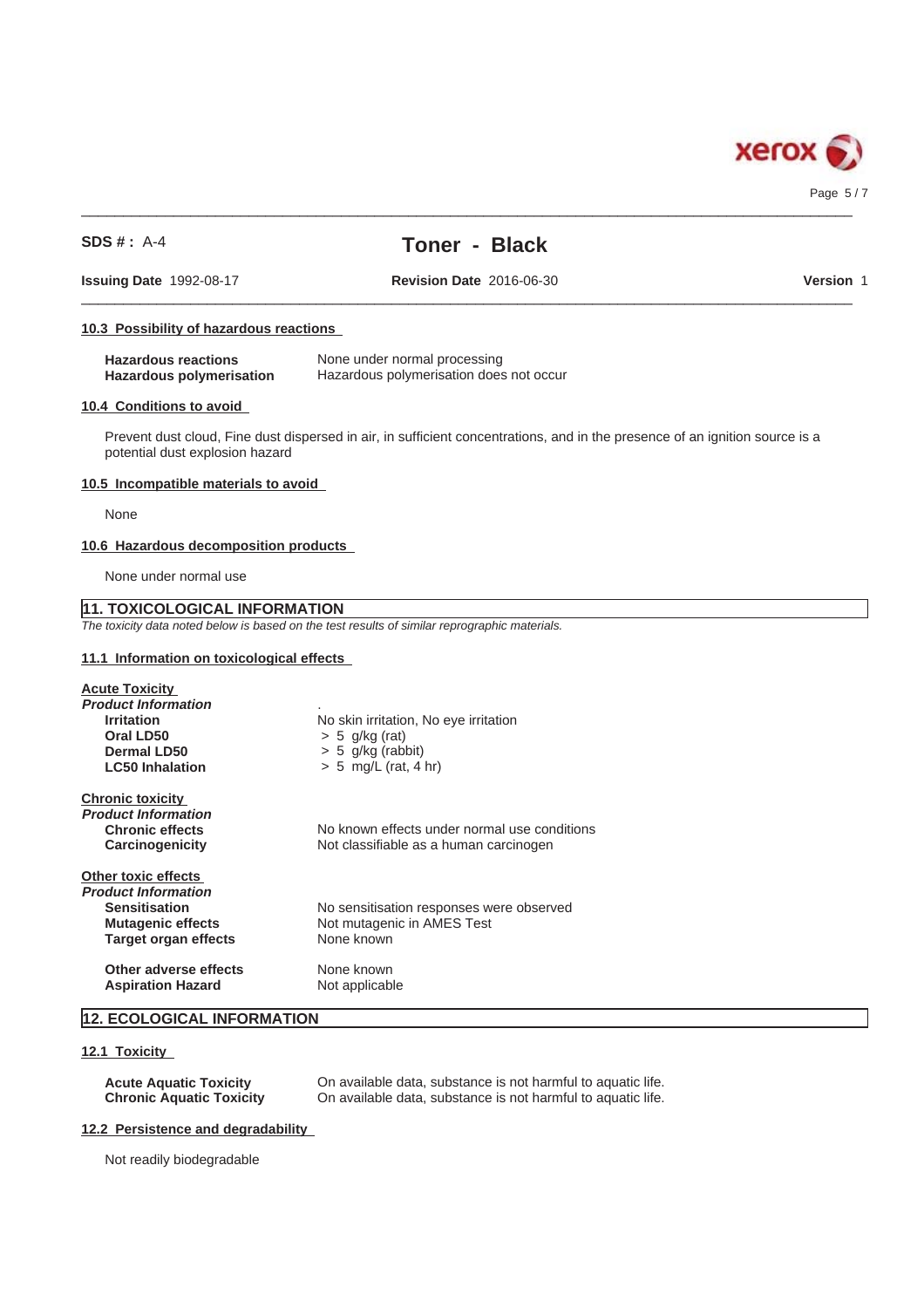

## **SDS # :** A-4 **Toner - Black**

 $\_$  ,  $\_$  ,  $\_$  ,  $\_$  ,  $\_$  ,  $\_$  ,  $\_$  ,  $\_$  ,  $\_$  ,  $\_$  ,  $\_$  ,  $\_$  ,  $\_$  ,  $\_$  ,  $\_$  ,  $\_$  ,  $\_$  ,  $\_$  ,  $\_$  ,  $\_$  ,  $\_$  ,  $\_$  ,  $\_$  ,  $\_$  ,  $\_$  ,  $\_$  ,  $\_$  ,  $\_$  ,  $\_$  ,  $\_$  ,  $\_$  ,  $\_$  ,  $\_$  ,  $\_$  ,  $\_$  ,  $\_$  ,  $\_$  ,

#### $\_$  ,  $\_$  ,  $\_$  ,  $\_$  ,  $\_$  ,  $\_$  ,  $\_$  ,  $\_$  ,  $\_$  ,  $\_$  ,  $\_$  ,  $\_$  ,  $\_$  ,  $\_$  ,  $\_$  ,  $\_$  ,  $\_$  ,  $\_$  ,  $\_$  ,  $\_$  ,  $\_$  ,  $\_$  ,  $\_$  ,  $\_$  ,  $\_$  ,  $\_$  ,  $\_$  ,  $\_$  ,  $\_$  ,  $\_$  ,  $\_$  ,  $\_$  ,  $\_$  ,  $\_$  ,  $\_$  ,  $\_$  ,  $\_$  , **Issuing Date** 1992-08-17 **Revision Date** 2016-06-30 **Version** 1

#### **12.3 Bioaccumulative potential**

Bioaccumulation is unlikely

#### **12.4 Mobility in soil**

Insoluble in water

#### **12.5 Results of PBT and vPvB assessment**

Not a PBT according to REACH Annex XIII

#### **12.6 Other adverse effects**

Presents little or no hazard to the environment

### **13. DISPOSAL CONSIDERATIONS**

#### **13.1 Disposal considerations**

| <b>Waste Disposal Method</b> | No special precautions are needed in handling this material |
|------------------------------|-------------------------------------------------------------|
|                              |                                                             |

**EWC Waste Disposal No.** 08 03 18

## **14. TRANSPORT INFORMATION**

#### **14.1 UN/ID No**

Not regulated

#### **14.2 Proper shipping name**

Not regulated

### **14.3 Transport hazard class(es)**

Not classified

#### **14.4 Packing Group**

Not applicable

#### **14.5 Environmental hazards**

Presents little or no hazard to the environment

#### **14.6 Special precautions for users**

No special precautions are needed in handling this material

#### **14.7 Transport in bulk according to MARPOL 73/78 and the IBC Code**